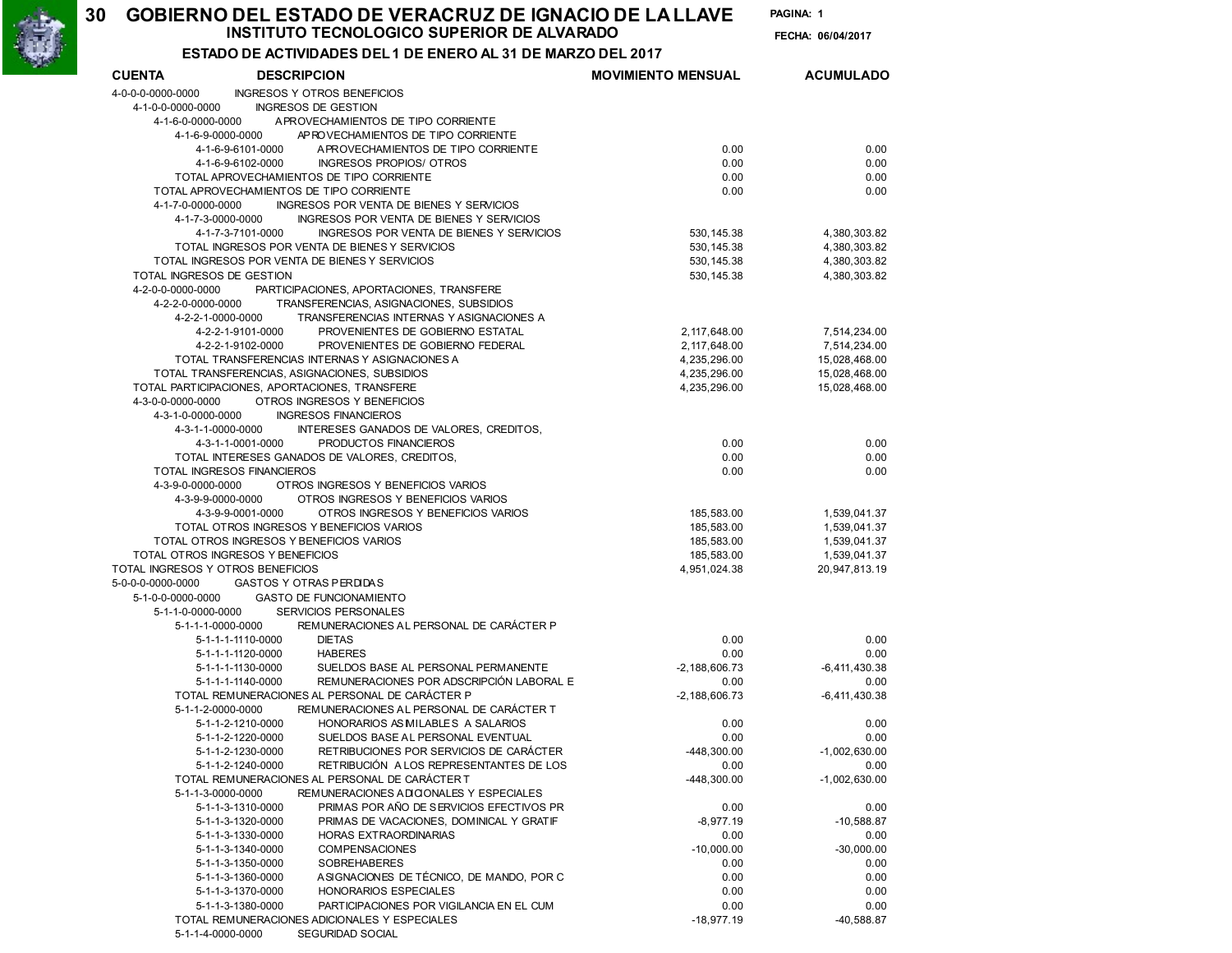30

## INSTITUTO TECNOLOGICO SUPERIOR DE ALVARADO 06/04/2017 GOBIERNO DEL ESTADO DE VERACRUZ DE IGNACIO DE LA LLAVE PAGINA:

PAGINA: 2 FECHA: 06/04/2017

ESTADO DE ACTIVIDADES DEL 1 DE ENERO AL 31 DE MARZO DEL 2017

| <b>DESCRIPCION</b><br><b>CUENTA</b> |                                        |                                                                              | <b>MOVIMIENTO MENSUAL</b> | <b>ACUMULADO</b>         |
|-------------------------------------|----------------------------------------|------------------------------------------------------------------------------|---------------------------|--------------------------|
|                                     | 5-1-1-4-1410-0000                      | A PORTACIONES DE SEGURIDAD SOCIAL                                            | $-142,331.96$             | $-441,570.71$            |
|                                     | 5-1-1-4-1420-0000                      | APORTACIONES A FONDOS DE VIVIENDA                                            | $-226,816.78$             | $-226, 816.78$           |
|                                     | 5-1-1-4-1430-0000                      | A PORTACIONES AL SISTEMA PARA EL RETIRO                                      | $-306,788.62$             | $-306,788.62$            |
|                                     | TOTAL SEGURIDAD SOCIAL                 |                                                                              | -675,937.36               | $-975, 176.11$           |
|                                     | 5-1-1-5-0000-0000                      | OTRAS PRESTACIONES SOCIALES Y ECONÓMICAS                                     |                           |                          |
|                                     | 5-1-1-5-1510-0000                      | CUOTAS PARA EL FONDO DE AHORRO Y FONDO D                                     | $-12,494.16$              | $-37,756.63$             |
|                                     | 5-1-1-5-1520-0000                      | <b>INDEMNIZACIONES</b>                                                       | $-60,510.60$              | $-60,510.60$             |
|                                     | 5-1-1-5-1530-0000                      | PRESTACIONES Y HABERES DE RETIRO                                             | 0.00                      | 0.00                     |
|                                     | 5-1-1-5-1540-0000                      | PRESTACIONES CONTRACTUALES                                                   | $-247,514.94$             | -738,803.60              |
|                                     | 5-1-1-5-1550-0000                      | APOYOS A LA CAPACITACIÓN DE LOS SERVIDOR                                     | 0.00                      | 0.00                     |
|                                     | 5-1-1-5-1590-0000                      | OTRAS PRESTACIONES SOCIALES Y ECONÓMICAS                                     | 0.00                      | 0.00                     |
|                                     |                                        | TOTAL OTRAS PRESTACIONES SOCIALES Y ECONÓMICAS                               | $-320,519.70$             | -837,070.83              |
|                                     | 5-1-1-6-0000-0000                      | PAGO DE ESTIMULOS A SERVIDORES PÚBLICOS                                      |                           |                          |
|                                     | 5-1-1-6-1610-0000                      | PREVISIONES DE CARÁCTER LABORAL, ECONÓMI                                     | 0.00                      | 0.00                     |
|                                     | 5-1-1-6-1710-0000                      | <b>ESTÍMULOS</b>                                                             | $-88,528.98$              | $-491,546.15$            |
|                                     | 5-1-1-6-1720-0000                      | <b>RECOMPENSAS</b>                                                           | 0.00                      | 0.00                     |
|                                     |                                        | TOTAL PAGO DE ESTIMULOS A SERVIDORES PÚBLICOS                                | $-88,528.98$              | $-491,546.15$            |
|                                     | TOTAL SERVICIOS PERSONALES             |                                                                              | $-3,740,869.96$           | $-9,758,442.34$          |
|                                     | 5-1-2-0-0000-0000                      | MATERIALES Y SUMINISTROS                                                     |                           |                          |
|                                     | 5-1-2-1-0000-0000                      | MATERIALES DE ADMINISTRACIÓN, EMISIÓN DE                                     |                           |                          |
|                                     | 5-1-2-1-2110-0000                      | MATERIALES, ÚTILES Y EQUIPOS MENORES DE                                      | $-1,937.90$               | $-3,327.09$              |
|                                     | 5-1-2-1-2120-0000                      | MATERIALES Y ÚTILES DE IMPRESIÓN Y REPRO                                     | $-220.01$                 | $-13,895.19$             |
|                                     | 5-1-2-1-2130-0000                      | MATERIAL ESTADÍSTICO Y GEOGRÁFICO                                            | 0.00                      | 0.00                     |
|                                     | 5-1-2-1-2140-0000                      | MATERIALES, ÚTILES Y EQUIPOS MENORES DE                                      | 0.00                      | 0.00                     |
|                                     | 5-1-2-1-2150-0000                      | MATERIAL IMPRESO E INFORMACIÓN DIGITAL                                       | 0.00                      | 0.00                     |
|                                     | 5-1-2-1-2160-0000                      | MATERIAL DE LIMPIEZA                                                         | $-297.14$                 | $-2, 162.14$             |
|                                     | 5-1-2-1-2170-0000                      | MATERIALES Y ÚTILES DE ENSEÑANZA                                             | 0.00                      | 0.00                     |
|                                     | 5-1-2-1-2180-0000                      | MATERIALES PARA EL REGISTRO E IDENTIFICA                                     | 0.00                      | 0.00                     |
|                                     |                                        | TOTAL MATERIALES DE ADMINISTRACIÓN, EMISIÓN DE                               | $-2,455.05$               | $-19,384.42$             |
|                                     | 5-1-2-2-0000-0000                      | AL IMENTOS Y UTENSILIOS                                                      |                           |                          |
|                                     | 5-1-2-2-2210-0000                      | PRODUCTOS ALIMENTICIOS PARA PERSONAS                                         | $-5,790.97$               | $-16,458.52$             |
|                                     | 5-1-2-2-2220-0000                      | PRODUCTOS ALIMENTICIOS PARA ANIMALES                                         | 0.00                      | 0.00                     |
|                                     | 5-1-2-2-2230-0000                      | UTENSILIOS PARA EL SERVICIO DE ALIMENTAC                                     | 0.00                      | 0.00                     |
|                                     | TOTAL ALIMENTOS Y UTENSILIOS           |                                                                              | $-5,790.97$               | $-16,458.52$             |
|                                     | 5-1-2-3-0000-0000                      | MATERIAS PRIMAS Y MATERIALES DE PRODUCCI                                     | 0.00                      | 0.00                     |
|                                     | 5-1-2-4-0000-0000                      | MATERIALES Y ARTÍCULOS DE CONSTRUCCIÓN Y                                     |                           |                          |
|                                     | 5-1-2-4-2410-0000                      | PRODUCTOS MINERALES NO METÁLICOS                                             | 0.00                      | 0.00                     |
|                                     | 5-1-2-4-2420-0000                      | CEMENTO Y PRODUCTOS DE CONCRETO                                              | $-24.00$                  | $-74.10$                 |
|                                     | 5-1-2-4-2430-0000                      | CAL, YESO Y PRODUCTOS DE YESO                                                | $-52.00$                  | $-52.00$                 |
|                                     | 5-1-2-4-2440-0000                      | MADERA Y PRODUCTOS DE MADERA                                                 | 0.00                      | 0.00                     |
|                                     | 5-1-2-4-2450-0000<br>5-1-2-4-2460-0000 | VIDRIO Y PRODUCTOS DE VIDRIO                                                 | 0.00                      | 0.00                     |
|                                     |                                        | MATERIAL ELÉCTRICO Y ELECTRÓNICO<br>ARTÍCULOS METÁLICOS PARA LA CONSTRUCCIÓN | $-3,319.95$               | $-3,319.95$<br>$-534.18$ |
|                                     | 5-1-2-4-2470-0000                      | MATERIALES COMPLEMENTARIOS                                                   | $-482.36$<br>0.00         |                          |
|                                     | 5-1-2-4-2480-0000<br>5-1-2-4-2490-0000 | OTROS MATERIALES Y ARTÍCULOS DE CONSTRUC                                     | $-423.38$                 | 0.00<br>$-723.68$        |
|                                     |                                        | TOTAL MATERIALES Y ARTÍCULOS DE CONSTRUCCIÓN Y                               | $-4,301.69$               | $-4,703.91$              |
|                                     | 5-1-2-5-0000-0000                      | PRODUCTOS QUÍMICOS, FARMACÉUTICOS Y DE L                                     |                           |                          |
|                                     | 5-1-2-5-2510-0000                      | PRODUCTOS QUÍMICOS BÁSICOS                                                   | 0.00                      | 0.00                     |
|                                     | 5-1-2-5-2520-0000                      | FERTILIZANTES, PESTICIDAS Y OT ROS AGROQU                                    | $-1,400.00$               | $-2,650.00$              |
|                                     | 5-1-2-5-2530-0000                      | MEDICINAS Y PRODUCTOS FARMACEUTICOS                                          | $-10, 131.02$             | $-10, 131.02$            |
|                                     | 5-1-2-5-2540-0000                      | MATERIALES, ACCESORIOS Y SUMINISTROS MÉD                                     | 0.00                      | 0.00                     |
|                                     | 5-1-2-5-2550-0000                      | MATERIALES, ACCESORIOS Y SUMINISTROS DE                                      | 0.00                      | 0.00                     |
|                                     | 5-1-2-5-2560-0000                      | FIBRAS SINTÉTICAS, HULES, PLÁSTICO Y DER                                     | 0.00                      | 0.00                     |
|                                     | 5-1-2-5-2590-0000                      | OTROS PRODUCTOS QUÍMICOS                                                     | 0.00                      | 0.00                     |
|                                     |                                        | TOTAL PRODUCTOS QUÍMICOS, FARMACÉUTICOS Y DE L                               | $-11,531.02$              | $-12,781.02$             |
|                                     | 5-1-2-6-0000-0000                      | COMBUSTIBLES, LUBRICANTES Y ADITIVOS                                         |                           |                          |
|                                     | 5-1-2-6-2610-0000                      | COMBUSTIBLES, LUBRICANTES Y ADITIVOS                                         | $-59,019.33$              | $-146,647.77$            |
|                                     | 5-1-2-6-2620-0000                      | CARBÓN Y SUS DERIVADOS                                                       | 0.00                      | 0.00                     |
|                                     |                                        | TOTAL COMBUSTIBLES, LUBRICANTES Y ADITIVOS                                   | $-59,019.33$              | $-146,647.77$            |
|                                     | 5-1-2-7-0000-0000                      | VESTUARIO, BLANCOS, PRENDAS DE PROTECCIÓ                                     |                           |                          |
|                                     | 5-1-2-7-2710-0000                      | <b>VESTUARIOS Y UNIFORMES</b>                                                | $-1,260.00$               | $-1,260.00$              |
|                                     |                                        |                                                                              |                           |                          |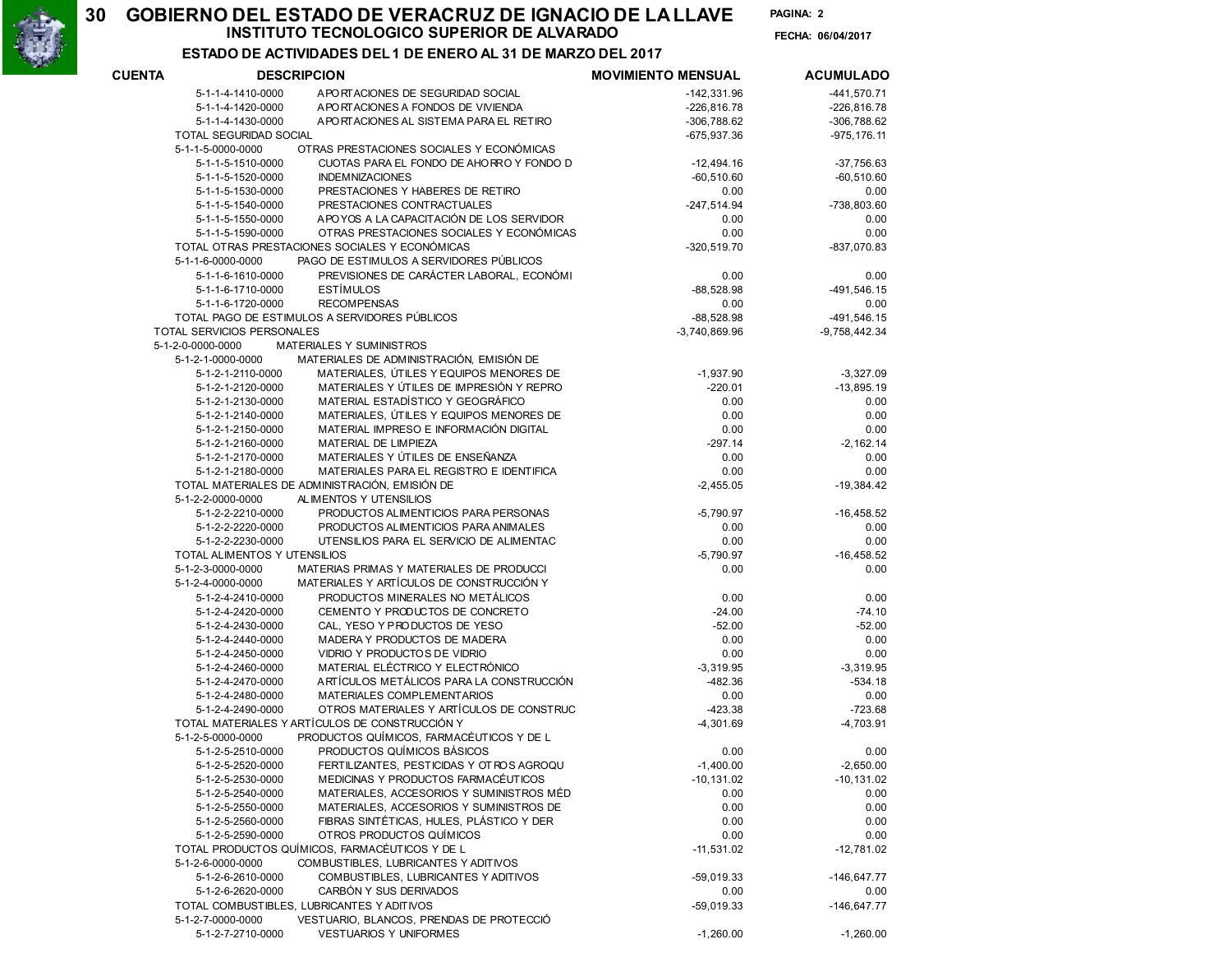30

# INSTITUTO TECNOLOGICO SUPERIOR DE ALVARADO 06/04/2017 GOBIERNO DEL ESTADO DE VERACRUZ DE IGNACIO DE LA LLAVE PAGINA:

PAGINA: 3 FECHA: 06/04/2017

# ESTADO DE ACTIVIDADES DEL 1 DE ENERO AL 31 DE MARZO DEL 2017

| <b>CUENTA</b>                  | <b>DESCRIPCION</b>                             | <b>MOVIMIENTO MENSUAL</b> | <b>ACUMULADO</b> |  |
|--------------------------------|------------------------------------------------|---------------------------|------------------|--|
| 5-1-2-7-2720-0000              | PRENDAS DE SEGURIDAD Y PROTECCIÓN PERSO        | 0.00                      | 0.00             |  |
| 5-1-2-7-2730-0000              | ARTÍCULOS DEPORTIVOS                           | 0.00                      | 0.00             |  |
| 5-1-2-7-2740-0000              | PRODUCTOS TEXTILES                             | 0.00                      | 0.00             |  |
| 5-1-2-7-2750-0000              | BLANCOS Y OTROS PRODUCTOS TEXTILES, EXCE       | 0.00                      | 0.00             |  |
|                                | TOTAL VESTUARIO, BLANCOS, PRENDAS DE PROTECCIÓ | $-1,260.00$               | $-1,260.00$      |  |
| 5-1-2-8-0000-0000              | MATERIALES Y SUMINISTROS PARA SEGURIDAD        |                           |                  |  |
| 5-1-2-8-2810-0000              | SUSTANCIAS Y MATERIALES EXPLOSIVOS             | 0.00                      | 0.00             |  |
|                                | TOTAL MATERIALES Y SUMINISTROS PARA SEGURIDAD  | 0.00                      | 0.00             |  |
| 5-1-2-9-0000-0000              | HERRAMIENTAS, REFACCIONES Y ACCESORIOS M       |                           |                  |  |
| 5-1-2-9-2910-0000              | <b>HERRAMIENTAS MENORES</b>                    | $-3,284.03$               | $-8,895.24$      |  |
| 5-1-2-9-2920-0000              | REFACCIONES Y ACCESORIOS MENORES DE EDIF       | 0.00                      | 0.00             |  |
|                                | REFACCIONES Y ACCESORIOS MENORES DE MOBI       |                           | 0.00             |  |
| 5-1-2-9-2930-0000              | REFACCIONES Y ACCESORIOS MENORES DE EQUI       | 0.00                      |                  |  |
| 5-1-2-9-2940-0000              |                                                | 0.00                      | 0.00             |  |
| 5-1-2-9-2950-0000              | REFACCIONES Y ACCESORIOS MENORES DE EQUI       | 0.00                      | 0.00             |  |
| 5-1-2-9-2960-0000              | REFACCIONES Y ACCESORIOS MENORES DE EQUI       | $-8,700.00$               | $-8,700.00$      |  |
| 5-1-2-9-2970-0000              | REFACCIONES Y ACCESORIOS MENORES DE EQU        | 0.00                      | 0.00             |  |
| 5-1-2-9-2980-0000              | REFACCIONES Y ACCESORIOS MENORES DE MAQU       | 0.00                      | 0.00             |  |
| 5-1-2-9-2990-0000              | REFACCIONES Y ACCESORIOS MENORES OTROS B       | $-2,128.79$               | $-2,128.79$      |  |
|                                | TOTAL HERRAMIENTAS, REFACCIONES Y ACCESORIOS M | $-14, 112.82$             | $-19,724.03$     |  |
| TOTAL MATERIALES Y SUMINISTROS |                                                | $-98,470.88$              | $-220,959.67$    |  |
| 5-1-3-0-0000-0000              | <b>SERVICIOS GENERALES</b>                     |                           |                  |  |
| 5-1-3-1-0000-0000              | SERVICIOS BÁSICOS                              |                           |                  |  |
| 5-1-3-1-3110-0000              | ENERGÍA ELÉCTRICA                              | $-101,382.00$             | $-264,590.92$    |  |
| 5-1-3-1-3120-0000              | GAS                                            | 0.00                      | 0.00             |  |
| 5-1-3-1-3130-0000              | <b>AGUA</b>                                    | 0.00                      | 0.00             |  |
| 5-1-3-1-3140-0000              | TELEFONÍA TRADICIONAL                          | $-55,637.24$              | $-182,780.77$    |  |
| 5-1-3-1-3150-0000              | <b>TELEFONÍA CELULAR</b>                       | 0.00                      | 0.00             |  |
| 5-1-3-1-3160-0000              | SERVICIOS DE TELECOMUNICACIONES Y SATÉLI       | 0.00                      | 0.00             |  |
| 5-1-3-1-3170-0000              | SERVICIOS DE ACCESO DE INTERNET, REDES Y       | $-1,258.00$               | $-3,774.00$      |  |
| 5-1-3-1-3180-0000              | SERVICIOS POSTALES Y TELEGRÁFICOS              | $-770.27$                 | $-1,174.07$      |  |
| 5-1-3-1-3190-0000              | SERVICIOS INTEGRALES Y OTROS SERVICIOS         | 0.00                      | 0.00             |  |
| TOTAL SERVICIOS BÁSICOS        |                                                | $-159,047.51$             | -452,319.76      |  |
| 5-1-3-2-0000-0000              | SERVICIOS DE ARRENDAMIENTO                     |                           |                  |  |
| 5-1-3-2-3210-0000              | ARRENDAMENTO DE TERRENOS                       | 0.00                      | 0.00             |  |
| 5-1-3-2-3220-0000              | ARRENDAMENTO DE EDIFICIOS                      | 0.00                      | 0.00             |  |
| 5-1-3-2-3230-0000              | ARRENDAMENTO DE MOBILIARIO Y EQUIPO DE         | $-27,774.17$              | $-77,468.57$     |  |
| 5-1-3-2-3240-0000              | ARRENDAMENTO DE EQUIPO E INSTRUMENTAL M        | 0.00                      | 0.00             |  |
| 5-1-3-2-3250-0000              | ARRENDAMENTO DE EQUIPO DE TRANSPORTE           | $-65,980.80$              | $-134,745.60$    |  |
| 5-1-3-2-3260-0000              | ARRENDAMENTO DE MAQUINARIA, OTROS EQUIP        | 0.00                      | 0.00             |  |
| 5-1-3-2-3270-0000              | ARRENDAMENTO DE ACTIVOS INTANGIBLES            | 0.00                      | 0.00             |  |
| 5-1-3-2-3280-0000              | ARRENDAMENTO FINANCIERO                        | 0.00                      | 0.00             |  |
| 5-1-3-2-3290-0000              | <b>OTROS ARRENDAMIENTOS</b>                    | 0.00                      | $-6,890.40$      |  |
|                                | TOTAL SERVICIOS DE ARRENDAMIENTO               | $-93.754.97$              | $-219, 104.57$   |  |
| 5-1-3-3-0000-0000              | SERVICIOS PROFESIONALES, CIENTÍFICOS, TÉ       |                           |                  |  |
| 5-1-3-3-3310-0000              | SERVICIOS DE LEGALES, DE CONTABILIDAD, A       | $-31,320.00$              | $-56,260.00$     |  |
| 5-1-3-3-3320-0000              | SERVICIOS DE DISEÑO, ARQUITECTURA, INGEN       |                           | 0.00             |  |
|                                | SERVICIOS DE CONSULTORÍA ADMINISTRATIVA,       | 0.00                      | 0.00             |  |
| 5-1-3-3-3330-0000              | <b>CAPACITACIÓN</b>                            | 0.00                      |                  |  |
| 5-1-3-3-3340-0000              |                                                | $-16,720.00$              | $-43,440.00$     |  |
| 5-1-3-3-3350-0000              | SERVICIOS DE INVESTIGACIÓN CIENTÍFICA Y        | 0.00                      | 0.00             |  |
| 5-1-3-3-3360-0000              | SERVICIOS DE APOYO ADMINISTRATIVO, TRADU       | 0.00                      | 0.00             |  |
| 5-1-3-3-3370-0000              | SERVICIOS DE PROTECCIÓN Y SEGURIDAD            | 0.00                      | 0.00             |  |
| 5-1-3-3-3380-0000              | SERVICIOS DE VIGILANCIA                        | $-105,264.32$             | $-221,806.96$    |  |
| 5-1-3-3-3390-0000              | SERVICIOS PROFESIONALES, CIENTÍFICOS Y T       | $-14,665.30$              | $-14,665.30$     |  |
|                                | TOTAL SERVICIOS PROFESIONALES, CIENTÍFICOS, TÉ | -167,969.62               | $-336, 172.26$   |  |
| 5-1-3-4-0000-0000              | SERVICIOS FINANCIEROS, BANCARIOS Y COMER       |                           |                  |  |
| 5-1-3-4-3410-0000              | SERVICIOS FINANCIEROS Y BANCARIOS              | $-3,858.83$               | $-10,533.47$     |  |
| 5-1-3-4-3420-0000              | SERVICIOS DE COBRANZA, INVESTIGACIÓN CRE       | 0.00                      | 0.00             |  |
| 5-1-3-4-3430-0000              | SERVICIOS DE RECAUDACIÓN, TRASLADO Y CUS       | 0.00                      | 0.00             |  |
| 5-1-3-4-3440-0000              | SEGUROS DE RESPONSABILIDAD PATRIMONIAL Y       | 0.00                      | 0.00             |  |
| 5-1-3-4-3450-0000              | SEGURO DE BIENES PATRIMONIALES                 | 0.00                      | 0.00             |  |
| 5-1-3-4-3460-0000              | ALMACENAJE, EMBALAJE Y ENVASE                  | 0.00                      | 0.00             |  |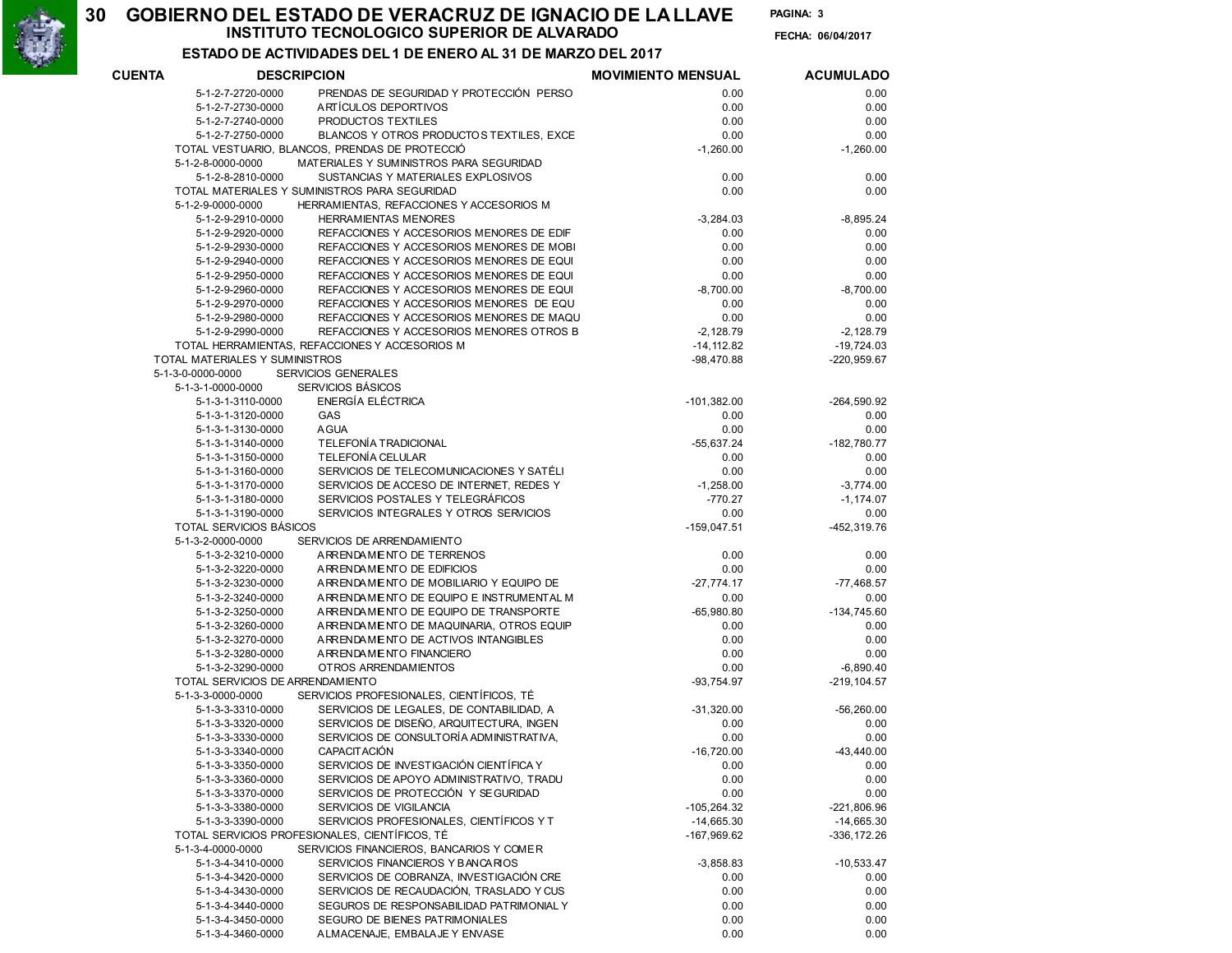30

# INSTITUTO TECNOLOGICO SUPERIOR DE ALVARADO 06/04/2017 GOBIERNO DEL ESTADO DE VERACRUZ DE IGNACIO DE LA LLAVE PAGINA:

PAGINA: 4 FECHA: 06/04/2017

### ESTADO DE ACTIVIDADES DEL 1 DE ENERO AL 31 DE MARZO DEL 2017

| <b>CUENTA</b> |                                  | <b>DESCRIPCION</b>                             | <b>MOVIMIENTO MENSUAL</b> | <b>ACUMULADO</b> |
|---------------|----------------------------------|------------------------------------------------|---------------------------|------------------|
|               | 5-1-3-4-3470-0000                | <b>FLETES Y MANIOBRAS</b>                      | 0.00                      | 0.00             |
|               | 5-1-3-4-3480-0000                | <b>COMISIONES POR VENTAS</b>                   | 0.00                      | 0.00             |
|               | 5-1-3-4-3490-0000                | SERVICIOS FINANCIEROS, BANCARIOS Y COMER       | 0.00                      | 0.00             |
|               |                                  | TOTAL SERVICIOS FINANCIEROS, BANCARIOS Y COMER | $-3,858.83$               | $-10,533.47$     |
|               | 5-1-3-5-0000-0000                | SERVICIOS DE INSTALACIÓN, REPARACIÓN, MA       |                           |                  |
|               | 5-1-3-5-3510-0000                | CONSERVACIÓN Y MANTENIMIENTO MENOR DE IN       | $-85,801.00$              | $-598, 224.48$   |
|               | 5-1-3-5-3520-0000                | INSTALACIÓN, REPARACIÓN Y MANTENIMIENTO        | 0.00                      | 0.00             |
|               | 5-1-3-5-3530-0000                | INSTALACIÓN, REPARACIÓN Y MANTENIMIENTO        | 0.00                      | $-92,380.39$     |
|               | 5-1-3-5-3540-0000                | INSTALACIÓN, REPARACIÓN Y MANTENIMIENTO        | 0.00                      | 0.00             |
|               | 5-1-3-5-3550-0000                | REPARACIÓN Y MANTENIMIENTO DE EQUIPO DE        | $-36,312.00$              | $-47,710.40$     |
|               | 5-1-3-5-3560-0000                | REPARACIÓN Y MANTENIMIENTO DE EQUIPO DE        | 0.00                      | 0.00             |
|               | 5-1-3-5-3570-0000                | INSTALACIÓN, REPARACIÓN Y MANTENIMIENTO        | 0.00                      | 0.00             |
|               | 5-1-3-5-3580-0000                | SERVICIOS DE LIMPIEZA Y MANEJO DE DESECH       | $-31,262.00$              | $-31,262.00$     |
|               | 5-1-3-5-3590-0000                | SERVICIOS DE JARDINERÍA Y FUMIGACIÓN           | 0.00                      | $-64,642.16$     |
|               |                                  | TOTAL SERVICIOS DE INSTALACIÓN, REPARACIÓN, MA | $-153,375.00$             | $-834, 219.43$   |
|               | 5-1-3-6-0000-0000                | SERVICIOS DE COMUNICACIÓN SOCIAL Y PUBLI       |                           |                  |
|               | 5-1-3-6-3610-0000                | DIFUSIÓN POR RADIO, TELEVISIÓN Y OTROS M       | $-92,619.08$              | $-140, 174.51$   |
|               | 5-1-3-6-3620-0000                | DIFUSIÓN POR RADIO, TELEVISIÓN Y OTROS M       | 0.00                      | 0.00             |
|               | 5-1-3-6-3630-0000                | SERVICIOS DE CREATIVIDAD, PREPRODUCCIÓN        | 0.00                      | 0.00             |
|               | 5-1-3-6-3640-0000                | SERVICIOS DE REVELADO DE FOTOGRAFÍAS           | 0.00                      | 0.00             |
|               | 5-1-3-6-3650-0000                | SERVICIOS DE INDUSTRIA FÍLMICA, DEL SONI       | 0.00                      | 0.00             |
|               | 5-1-3-6-3660-0000                | SERVICIO DE CREACIÓN Y DIFUSIÓN DE CONTE       | 0.00                      | 0.00             |
|               | 5-1-3-6-3690-0000                | OTROS SERVICIOS DE INFORMACIÓN                 | 0.00                      | 0.00             |
|               |                                  | TOTAL SERVICIOS DE COMUNICACIÓN SOCIAL Y PUBLI | $-92,619.08$              | $-140, 174.51$   |
|               | 5-1-3-7-0000-0000                | SERVICIOS DE TRASLADOS Y VIÁTICOS              |                           |                  |
|               | 5-1-3-7-3710-0000                | PASAJES AÉREOS                                 | 0.00                      | 0.00             |
|               | 5-1-3-7-3720-0000                | PASAJES TERRESTRES                             | $-19,748.00$              | $-48,650.50$     |
|               | 5-1-3-7-3730-0000                | PASAJES MARÍTIMOS, LACUSTRES Y FLUVIALES       | 0.00                      | 0.00             |
|               | 5-1-3-7-3740-0000                | <b>AUTOTRANSPORTE</b>                          | 0.00                      | 0.00             |
|               | 5-1-3-7-3750-0000                | VIÁTICOS EN EL PAÍS                            | $-55,071.45$              | $-147,040.73$    |
|               | 5-1-3-7-3760-0000                | VIÁTICOS EN EL EXTRANJERO                      | 0.00                      | 0.00             |
|               | 5-1-3-7-3770-0000                | GASTOS DE INSTALACIÓN Y TRASLADO DE MENA       | 0.00                      | 0.00             |
|               | 5-1-3-7-3780-0000                | SERVICIOS INTEGRALES DE TRASLADO DE VIÁT       | 0.00                      | 0.00             |
|               | 5-1-3-7-3790-0000                | OTROS SERVICIOS DE TRASLADO Y HOSPEDAJE        | $-9,599.00$               | $-23,440.76$     |
|               |                                  | TOTAL SERVICIOS DE TRASLADOS Y VIÁTICOS        | $-84,418.45$              | $-219, 131.99$   |
|               | 5-1-3-8-0000-0000                | SERVICIOS OFICIALES                            |                           |                  |
|               | 5-1-3-8-3810-0000                | <b>GASTOS DE CEREMONIAL</b>                    | 0.00                      | 0.00             |
|               | 5-1-3-8-3820-0000                | GASTOS DE ORDEN SOCIAL Y CULTURAL              | 0.00                      | 0.00             |
|               | 5-1-3-8-3830-0000                | CONGRESOS Y CONVENCIONES                       | $-45,375.00$              | $-69,575.00$     |
|               | 5-1-3-8-3840-0000                | <b>EXPOSICIONES</b>                            | 0.00                      | 0.00             |
|               | 5-1-3-8-3850-0000                | GASTOS DE REPRESENTACIÓN                       | 0.00                      | 0.00             |
|               | <b>TOTAL SERVICIOS OFICIALES</b> |                                                | $-45,375.00$              | $-69,575.00$     |
|               | 5-1-3-9-0000-0000                | OTROS SERVICIOS GENERALES                      |                           |                  |
|               | 5-1-3-9-3910-0000                | SERVICIOS FUNERARIOS Y DE CEMENTERIOS          | 0.00                      | 0.00             |
|               | 5-1-3-9-3920-0000                | <b>IMPUESTOS Y DERECHOS</b>                    | $-625.00$                 | $-44,682.00$     |
|               | 5-1-3-9-3930-0000                | IMPUESTOS Y DERECHOS DE IMPORTACIÓN            | 0.00                      | 0.00             |
|               | 5-1-3-9-3940-0000                | SENTENCIAS Y RESOLUCIONES JUDICIALES           | 0.00                      | 0.00             |
|               | 5-1-3-9-3950-0000                | PENAS, MULTAS, ACCESORIOS Y ACTUALIZACIO       | 0.00                      | 0.00             |
|               | 5-1-3-9-3960-0000                | OTROS GASTOS POR RESPONSABILIDADES             | 0.00                      | 0.00             |
|               | 5-1-3-9-3980-0000                | IMPUESTO SOBRE NOMINA Y OTROS QUE DERIVE       | $-83,988.04$              | $-248,296.06$    |
|               | 5-1-3-9-3990-0000                | OTROS SERVICIOS GENERALES                      | 0.00                      | 0.00             |
|               | TOTAL OTROS SERVICIOS GENERALES  |                                                | $-84,613.04$              | $-292,978.06$    |
|               | TOTAL SERVICIOS GENERALES        |                                                | -885,031.50               | $-2,574,209.05$  |
|               | TOTAL GASTO DE FUNCIONAMIENTO    |                                                | -4,724,372.34             | $-12,553,611.06$ |
|               | 5-2-0-0-0000-0000                | TRANSFERENCIAS, ASIGNACIONES, SUBSIDIOS        |                           |                  |
|               | 5-2-1-0-0000-0000                | TRANSFERENCIAS INTERNAS Y ASIGNACIONES A       |                           |                  |
|               | 5-2-1-1-0000-0000                | AS IGNACIONES AL SECTOR PÚBLICO                |                           |                  |
|               | 5-2-1-1-4140-0000                | ASIGNACIONES PRESUPUESTARIAS A ÓRGANOS A       | 0.00                      | 0.00             |
|               |                                  | TOTAL ASIGNACIONES AL SECTOR PÚBLICO           | 0.00                      | 0.00             |
|               | 5-2-1-2-0000-0000                | TRANSFERENCIAS INTERNAS AL SECTOR PUBLIC       |                           |                  |
|               | 5-2-1-2-4150-0000                | TRANSFERENCIAS INTERNAS OTORGADAS A ENTI       | 0.00                      | 0.00             |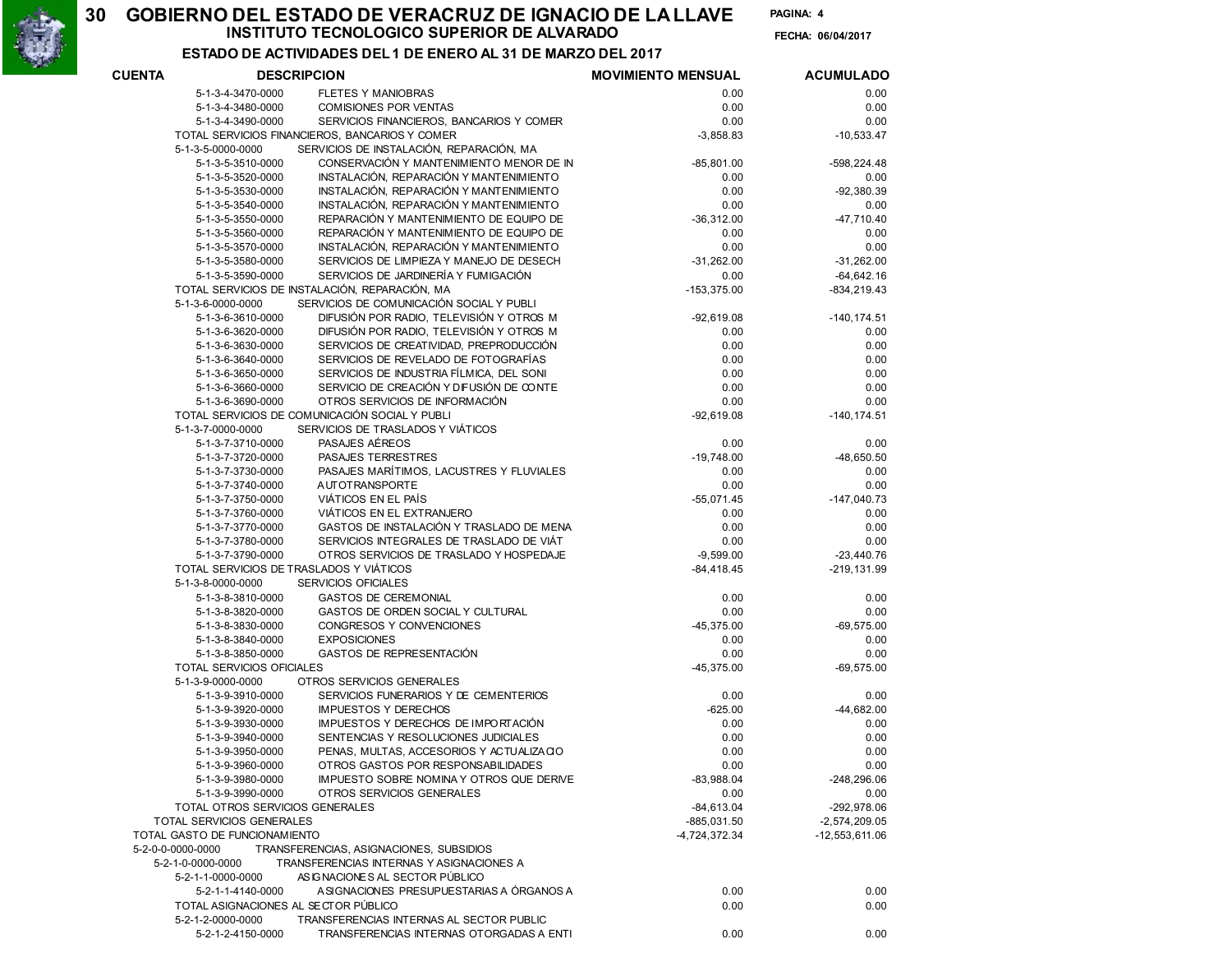INSTITUTO TECNOLOGICO SUPERIOR DE ALVARADO 06/04/2017 GOBIERNO DEL ESTADO DE VERACRUZ DE IGNACIO DE LA LLAVE PAGINA:

PAGINA: 5

FECHA: 06/04/2017

### ESTADO DE ACTIVIDADES DEL 1 DE ENERO AL 31 DE MARZO DEL 2017

30

| <b>CUENTA</b>                | <b>DESCRIPCION</b>                                                                                                           | <b>MOVIMIENTO MENSUAL</b> | <b>ACUMULADO</b> |
|------------------------------|------------------------------------------------------------------------------------------------------------------------------|---------------------------|------------------|
|                              | TOTAL TRANSFERENCIAS INTERNAS AL SECTOR PUBLIC                                                                               | 0.00                      | 0.00             |
|                              | TOTAL TRANSFERENCIAS INTERNAS Y ASIGNACIONES A                                                                               | 0.00                      | 0.00             |
| 5-2-2-0-0000-0000            | TRANSFERENCIAS AL RESTO DEL SECTOR PÚBLI                                                                                     |                           |                  |
| 5-2-2-1-0000-0000            | TRANSFERENCIAS A ENTIDADES PARAESTATALES                                                                                     |                           |                  |
|                              | 5-2-2-1-4210-0000<br>TRANSFERENCIAS OTORGADAS A ENTIDADES PAR                                                                | 0.00                      | 0.00             |
|                              | TOTAL TRANSFERENCIAS A ENTIDADES PARAESTATALES                                                                               | 0.00                      | 0.00             |
| 5-2-2-2-0000-0000            | TRANSFERENCIAS A ENTIDADES FEDERATIVAS                                                                                       | 0.00                      | 0.00             |
| 5-2-2-3-0000-0000            | <b>TRANSFERENCIAS A MUNICIPIOS</b>                                                                                           | 0.00                      | 0.00             |
|                              | TOTAL TRANSFERENCIAS AL RESTO DEL SECTOR PÚBLI                                                                               | 0.00                      | 0.00             |
| 5-2-3-0-0000-0000            | SUBSIDIO Y SUBVERNCIONES                                                                                                     |                           |                  |
| 5-2-3-1-0000-0000            | <b>SUBSIDIOS</b>                                                                                                             | 0.00                      | 0.00             |
| 5-2-3-2-0000-0000            | <b>SUBVENCIONES</b><br>TOTAL SUBSIDIO Y SUBVERNCIONES                                                                        | 0.00                      | 0.00             |
| 5-2-4-0-0000-0000            | <b>AYUDAS SOCIALES</b>                                                                                                       | 0.00                      | 0.00             |
| 5-2-4-1-0000-0000            | AYUDAS SOCIALES A PERSONAS                                                                                                   |                           |                  |
|                              | 5-2-4-1-4410-0000<br>AYUDAS SOCIALES A PERSONAS                                                                              | 0.00                      | 0.00             |
|                              | TOTAL AYUDAS SOCIALES A PERSONAS                                                                                             | 0.00                      | 0.00             |
| 5-2-4-2-0000-0000            | <b>BECAS</b>                                                                                                                 |                           |                  |
|                              | 5-2-4-2-4420-0000<br>BECAS Y OTRAS AYUDAS PARA PROGRAMAS DE C                                                                | 0.00                      | 0.00             |
| <b>TOTAL BECAS</b>           |                                                                                                                              | 0.00                      | 0.00             |
| 5-2-4-3-0000-0000            | AYUDAS SOCIALES A INSTITUCIONES                                                                                              |                           |                  |
|                              | 5-2-4-3-4430-0000<br>AYUDAS SOCIALES A INSTITUCIONES DE ENSEÑ                                                                | 0.00                      | 0.00             |
|                              | AYUDAS SOCIALES A ACTIVIDADES CENTÍFIC<br>5-2-4-3-4440-0000                                                                  | 0.00                      | 0.00             |
|                              | AYUDAS SOCIALES A INSTITUCIONES SIN FINE<br>5-2-4-3-4450-0000                                                                | $-23.800.00$              | $-51,200.00$     |
|                              | TOTAL AYUDAS SOCIALES A INSTITUCIONES                                                                                        | $-23,800.00$              | $-51,200.00$     |
| 5-2-4-4-0000-0000            | AYUDAS SOCIALES POR DESASTRES NATURALES                                                                                      |                           |                  |
|                              | 5-2-4-4-4480-0000<br>AYUDAS POR DESASTRES NATURALES Y OTROS S                                                                | 0.00                      | 0.00             |
|                              | TOTAL AYUDAS SOCIALES POR DESASTRES NATURALES                                                                                | 0.00                      | 0.00             |
| TOTAL AYUDAS SOCIALES        |                                                                                                                              | $-23,800.00$              | $-51,200.00$     |
| 5-2-6-0-0000-0000            | TRANSFERENCIAS A FIDEICOMISOS MANDATOS Y                                                                                     |                           |                  |
| 5-2-6-1-0000-0000            | TRANSFERENCIAS A FIDEICOMISOS, MANDATOS                                                                                      |                           |                  |
|                              | TRANSFERENCIAS A FIDEICOMISOS DEL PODER<br>5-2-6-1-4610-0000                                                                 | 0.00                      | 0.00             |
|                              | 5-2-6-1-4620-0000<br>TRANSFERENCIAS A FIDEICOMISOS DEL PODER<br>5-2-6-1-4630-0000<br>TRANSFERENCIAS A FIDEICOMISOS DEL PODER | 0.00<br>0.00              | 0.00<br>0.00     |
|                              | TOTAL TRANSFERENCIAS A FIDEICOMISOS, MANDATOS                                                                                | 0.00                      | 0.00             |
| 5-2-6-2-0000-0000            | TRANSFERENCIAS A FIDEICOMISOS, MANDATOS                                                                                      |                           |                  |
|                              | TRANSFERENCIAS A FIDEICOMISOS PÚBLICOS E<br>5-2-6-2-4640-0000                                                                | 0.00                      | 0.00             |
|                              | TRANSFERENCIAS A FIDEICOMISOS PÚBLICOS D<br>5-2-6-2-4650-0000                                                                | 0.00                      | 0.00             |
|                              | TRANSFERENCIAS A FIDEICOMISOS DE INSTITU<br>5-2-6-2-4660-0000                                                                | 0.00                      | 0.00             |
|                              | TOTAL TRANSFERENCIAS A FIDEICOMISOS, MANDATOS                                                                                | 0.00                      | 0.00             |
|                              | TOTAL TRANSFERENCIAS A FIDEICOMISOS MANDATOS Y                                                                               | 0.00                      | 0.00             |
| 5-2-7-0-0000-0000            | <b>TRANSFERENCIAS AL EXTERIOR</b>                                                                                            |                           |                  |
| 5-2-7-1-0000-0000            | TRANSFERENCIAS AL EXTERIOR A GOBIERNOS E                                                                                     |                           |                  |
|                              | TRANSFERENCIAS PARA GOBIERNOS EXTRANJERO<br>5-2-7-1-4910-0000                                                                | 0.00                      | 0.00             |
|                              | TRANSFERENCIAS PARA ORGANISMOS INTERNACI<br>5-2-7-1-4920-0000                                                                | 0.00                      | 0.00             |
|                              | TOTAL TRANSFERENCIAS AL EXTERIOR A GOBIERNOS E                                                                               | 0.00                      | 0.00             |
| 5-2-7-2-0000-0000            | TRANSFERENCIAS AL SECTOR PRIVADO EXTERNO                                                                                     |                           |                  |
|                              | TRANSFERENCIAS PARA EL SECTOR PRIVADO EX<br>5-2-7-2-4930-0000                                                                | 0.00                      | 0.00             |
|                              | TOTAL TRANSFERENCIAS AL SECTOR PRIVADO EXTERNO                                                                               | 0.00                      | 0.00             |
|                              | TOTAL TRANSFERENCIAS AL EXTERIOR                                                                                             | 0.00                      | 0.00             |
| 5-3-0-0-0000-0000            | TOTAL TRANSFERENCIAS, ASIGNACIONES, SUBSIDIOS<br>PARTICIPACIONES Y APORTACIONES                                              | $-23,800.00$              | $-51,200.00$     |
| 5-3-1-0-0000-0000            | <b>PARTICIPACIONES</b>                                                                                                       |                           |                  |
| 5-3-1-2-0000-0000            | PARTICIPACIONES DE LAS ENTIDADES FEDERAT                                                                                     | 0.00                      | 0.00             |
| <b>TOTAL PARTICIPACIONES</b> |                                                                                                                              | 0.00                      | 0.00             |
| 5-3-2-0-0000-0000            | A PORTACIONES                                                                                                                |                           |                  |
| 5-3-2-1-0000-0000            | AP ORTACIONES DE LA FEDERACION A ENTIDADE                                                                                    | 0.00                      | 0.00             |
| 5-3-2-2-0000-0000            | APORTACIONES DE LAS ENTIDADES FEDERATIVA                                                                                     |                           |                  |
|                              | A PORTACIONES DE LAS ENTIDADES FEDERATIVA<br>5-3-2-2-8330-0000                                                               | 0.00                      | 0.00             |
|                              | TOTAL APORTACIONES DE LAS ENTIDADES FEDERATIVA                                                                               | 0.00                      | 0.00             |
| TOTAL APORTACIONES           |                                                                                                                              | 0.00                      | 0.00             |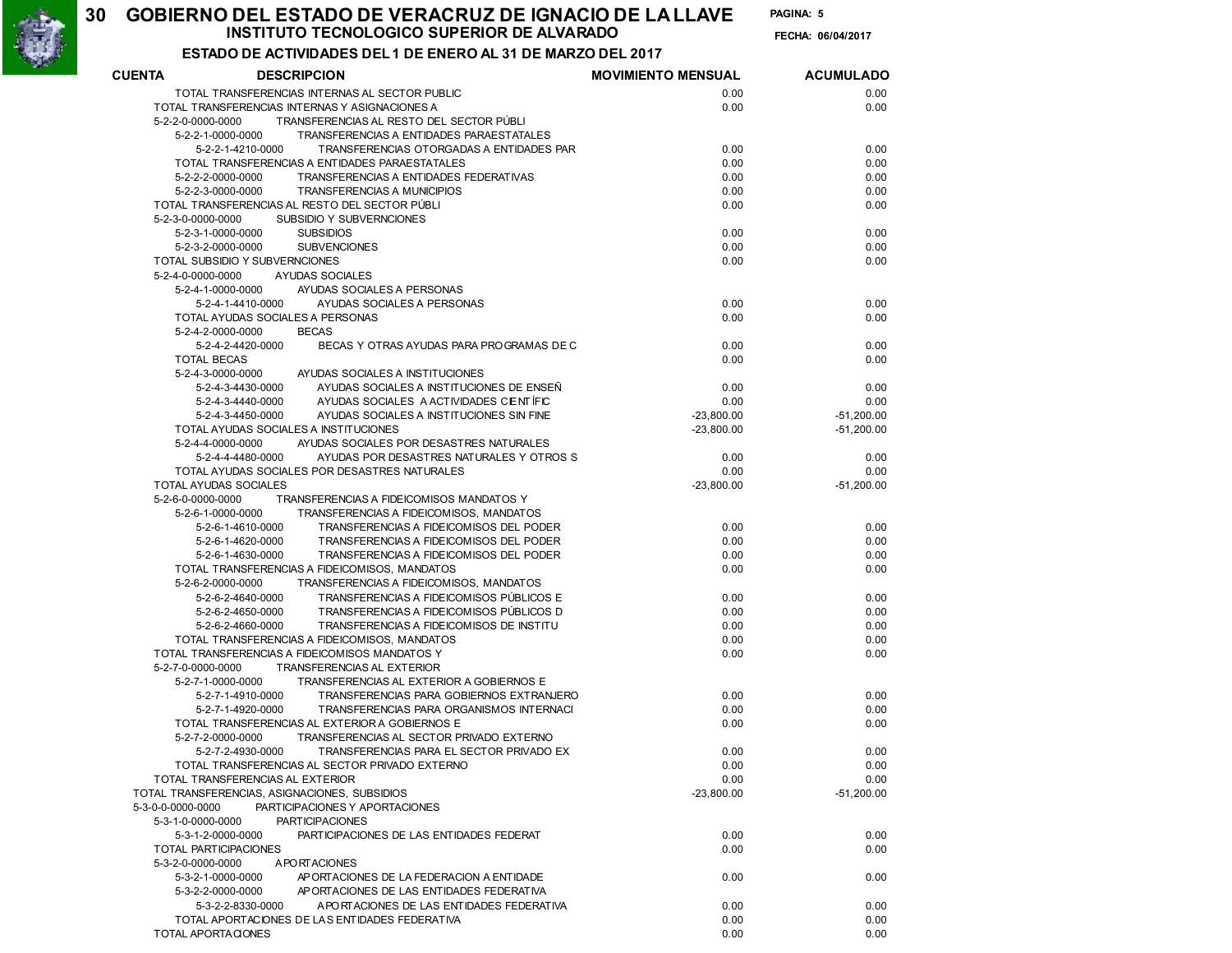INSTITUTO TECNOLOGICO SUPERIOR DE ALVARADO 06/04/2017 GOBIERNO DEL ESTADO DE VERACRUZ DE IGNACIO DE LA LLAVE PAGINA:

PAGINA: 6

FECHA: 06/04/2017

#### ESTADO DE ACTIVIDADES DEL 1 DE ENERO AL 31 DE MARZO DEL 2017

| <b>CUENTA</b>                                 | <b>DESCRIPCION</b> |                                                                  | <b>MOVIMIENTO MENSUAL</b> | <b>ACUMULADO</b> |
|-----------------------------------------------|--------------------|------------------------------------------------------------------|---------------------------|------------------|
| 5-3-3-0-0000-0000                             | <b>CONVENIOS</b>   |                                                                  |                           |                  |
| 5-3-3-1-0000-0000                             |                    | CONVENIOS DE REASIGNACION                                        |                           |                  |
| 5-3-3-1-8510-0000                             |                    | CONVENIOS DE REASIGNACIÓN                                        | 0.00                      | 0.00             |
| TOTAL CONVENIOS DE REASIGNACION               |                    |                                                                  | 0.00                      | 0.00             |
| 5-3-3-2-0000-0000                             |                    | CONVENIOS DE DESCENTRALIZACIÓN Y OTROS                           |                           |                  |
| 5-3-3-2-8520-0000                             |                    | CONVENIOS DE DESCENTRALIZACIÓN                                   | 0.00                      | 0.00             |
| 5-3-3-2-8530-0000                             |                    | <b>OTROS CONVENIOS</b>                                           | 0.00                      | 0.00             |
|                                               |                    | TOTAL CONVENIOS DE DESCENTRALIZACIÓN Y OTROS                     | 0.00                      | 0.00             |
| <b>TOTAL CONVENIOS</b>                        |                    |                                                                  | 0.00                      | 0.00             |
| TOTAL PARTICIPACIONES Y APORTACIONES          |                    |                                                                  | 0.00                      | 0.00             |
| 5-4-0-0-0000-0000                             |                    | INTERESES, COMISIONES Y OTROS GASTOS DE                          |                           |                  |
| 5-4-1-0-0000-0000                             |                    | INTERESES DE LA DEUDA PÚBLICA<br>COMISIONES DE LA DEUDA PÚBLICA  | 0.00                      | 0.00             |
| 5-4-2-0-0000-0000<br>5-4-3-0-0000-0000        |                    | GASTOS DE LA DEUDA PÚBLICA                                       | 0.00<br>0.00              | 0.00<br>0.00     |
| TOTAL INTERESES, COMISIONES Y OTROS GASTOS DE |                    |                                                                  | 0.00                      | 0.00             |
| 5-5-0-0-0000-0000                             |                    | OTROS GASTOS Y PÉRDIDAS EXTRAORDINARIAS                          |                           |                  |
| 5-5-2-0-0000-0000                             |                    | <b>PROVISIONES</b>                                               |                           |                  |
| 5-5-2-1-0000-0000                             |                    | PROVISIONES DE PASIVOS A CORTO PLAZO                             |                           |                  |
| 5-5-2-1-7910-0000                             |                    | CONTINGENCIAS POR FENÓMENOS NATURALES                            | 0.00                      | 0.00             |
| 5-5-2-1-7920-0000                             |                    | CONTINGENCIAS SOCIOECONÓMICAS                                    | 0.00                      | 0.00             |
| 5-5-2-1-7990-0000                             |                    | OTRAS EROGACIONES ESPECIALES                                     | 0.00                      | 0.00             |
|                                               |                    | TOTAL PROVISIONES DE PASIVOS A CORTO PLAZO                       | 0.00                      | 0.00             |
| <b>TOTAL PROVISIONES</b>                      |                    |                                                                  | 0.00                      | 0.00             |
| 5-5-9-0-0000-0000                             |                    | OTROS GASTOS                                                     |                           |                  |
| 5-5-9-9-0000-0000                             |                    | OTROS GASTOS VARIOS                                              |                           |                  |
| 5-5-9-9-5110-0000                             |                    | MUEBLES DE OFICINA Y ESTANTERÍA                                  | 0.00                      | 0.00             |
| 5-5-9-9-5120-0000                             |                    | MUEBLES, EXCEPTO DE OFICINA Y ESTANTERÍA                         | 0.00                      | 0.00             |
| 5-5-9-9-5130-0000                             |                    | BIENES ARTÍSTICOS, CULTURALES Y CIENTÍFI                         | 0.00                      | 0.00             |
| 5-5-9-9-5150-0000                             |                    | EQUIPO DE CÓMPUTO Y DE TECNOLOGÍAS DE LA                         | 0.00                      | 0.00             |
| 5-5-9-9-5210-0000                             |                    | EQUIPO AUDIOV IS UA L                                            | 0.00                      | 0.00             |
| 5-5-9-9-5220-0000                             |                    | APARATOS DEPORTIVOS                                              | 0.00                      | 0.00             |
| 5-5-9-9-5230-0000                             |                    | CÁMARAS FOTOGRÁFICAS Y DE VIDEO                                  | 0.00                      | 0.00             |
| 5-5-9-9-5290-0000                             |                    | OTRO MOBILIARIO Y EQUIPO EDUCACIONAL Y R                         | 0.00                      | 0.00             |
| 5-5-9-9-5310-0000                             |                    | EQUIPO MÉDICO Y DE LABORATORIO                                   | 0.00                      | 0.00             |
| 5-5-9-9-5320-0000<br>5-5-9-9-5410-0000        |                    | INSTRUMENTAL MÉDICO Y DE LABORATORIO<br>AUTOMOVILES Y CAMINIONES | 0.00<br>0.00              | 0.00<br>0.00     |
| 5-5-9-9-5420-0000                             |                    | CARROCERÍAS Y REMOLQUES                                          | 0.00                      | 0.00             |
| 5-5-9-9-5490-0000                             |                    | OTROS EQUIPOS DE TRANSPORTE                                      | 0.00                      | 0.00             |
| 5-5-9-9-5620-0000                             |                    | MAQUINARIA Y EQUIPO INDUSTRIAL                                   | 0.00                      | 0.00             |
| 5-5-9-9-5640-0000                             |                    | SISTEMAS DE A RE ACONDICIONADO, CALEFACC                         | 0.00                      | 0.00             |
| 5-5-9-9-5650-0000                             |                    | EQUIPO DE COMUNICACIÓN Y TEL ECOMUNICACIÓ                        | 0.00                      | 0.00             |
| 5-5-9-9-5660-0000                             |                    | EQUIPOS DE GENERACIÓN ELÉCTRICA, APARATO                         | 0.00                      | 0.00             |
| 5-5-9-9-5670-0000                             |                    | HERRAMIENTAS Y MÁQUINAS-HERRAMIENTA                              | 0.00                      | 0.00             |
| 5-5-9-9-5690-0000                             |                    | OTROS EQUIPOS                                                    | 0.00                      | 0.00             |
| 5-5-9-9-5810-0000                             |                    | <b>TERRENOS</b>                                                  | 0.00                      | 0.00             |
| 5-5-9-9-5830-0000                             |                    | <b>EDIFICIOS NO RESIDENCIALES</b>                                | 0.00                      | 0.00             |
| 5-5-9-9-5890-0000                             |                    | OTROS BIENES INMUEBLES                                           | 0.00                      | 0.00             |
| 5-5-9-9-5910-0000                             |                    | <b>SOFTWARE</b>                                                  | 0.00                      | 0.00             |
| 5-5-9-9-5920-0000                             |                    | <b>PATENTES</b>                                                  | 0.00                      | 0.00             |
| 5-5-9-9-5930-0000                             |                    | <b>MARCAS</b>                                                    | 0.00                      | 0.00             |
| 5-5-9-9-5940-0000                             |                    | <b>DERECHOS</b>                                                  | 0.00                      | 0.00             |
| 5-5-9-9-5950-0000                             |                    | <b>CONCESIONES</b>                                               | 0.00                      | 0.00             |
| 5-5-9-9-5960-0000                             |                    | <b>FRANQUICIAS</b>                                               | 0.00                      | 0.00             |
| 5-5-9-9-5970-0000                             |                    | LICENCIAS INFORMÁTICAS E INTELECTUALES                           | 0.00                      | 0.00             |
| 5-5-9-9-5980-0000                             |                    | LICENCIAS INDUSTRIALES, COMERCIALES Y OT                         | 0.00                      | 0.00             |
| 5-5-9-9-5990-0000                             |                    | OTROS ACTIVOS INTANGIBLES<br><b>EDIFICACION HABITACIONAL</b>     | 0.00                      | 0.00             |
| 5-5-9-9-6110-0000<br>5-5-9-9-6120-0000        |                    | EDIFICACION NO HABITACIONAL                                      | 0.00<br>0.00              | 0.00<br>0.00     |
| 5-5-9-9-6130-0000                             |                    | CONSTRUCCIÓN DE OBRAS PARA EL ABASTECIMI                         | 0.00                      | 0.00             |
| 5-5-9-9-6140-0000                             |                    | DIVISIÓN DE TERRENOS Y CONSTRUCCIÓN DE O                         | 0.00                      | 0.00             |
| 5-5-9-9-6150-0000                             |                    | CONSTRUCCIÓN DE VÍAS DE COMUNICACIÓN                             | 0.00                      | 0.00             |
|                                               |                    |                                                                  |                           |                  |



30